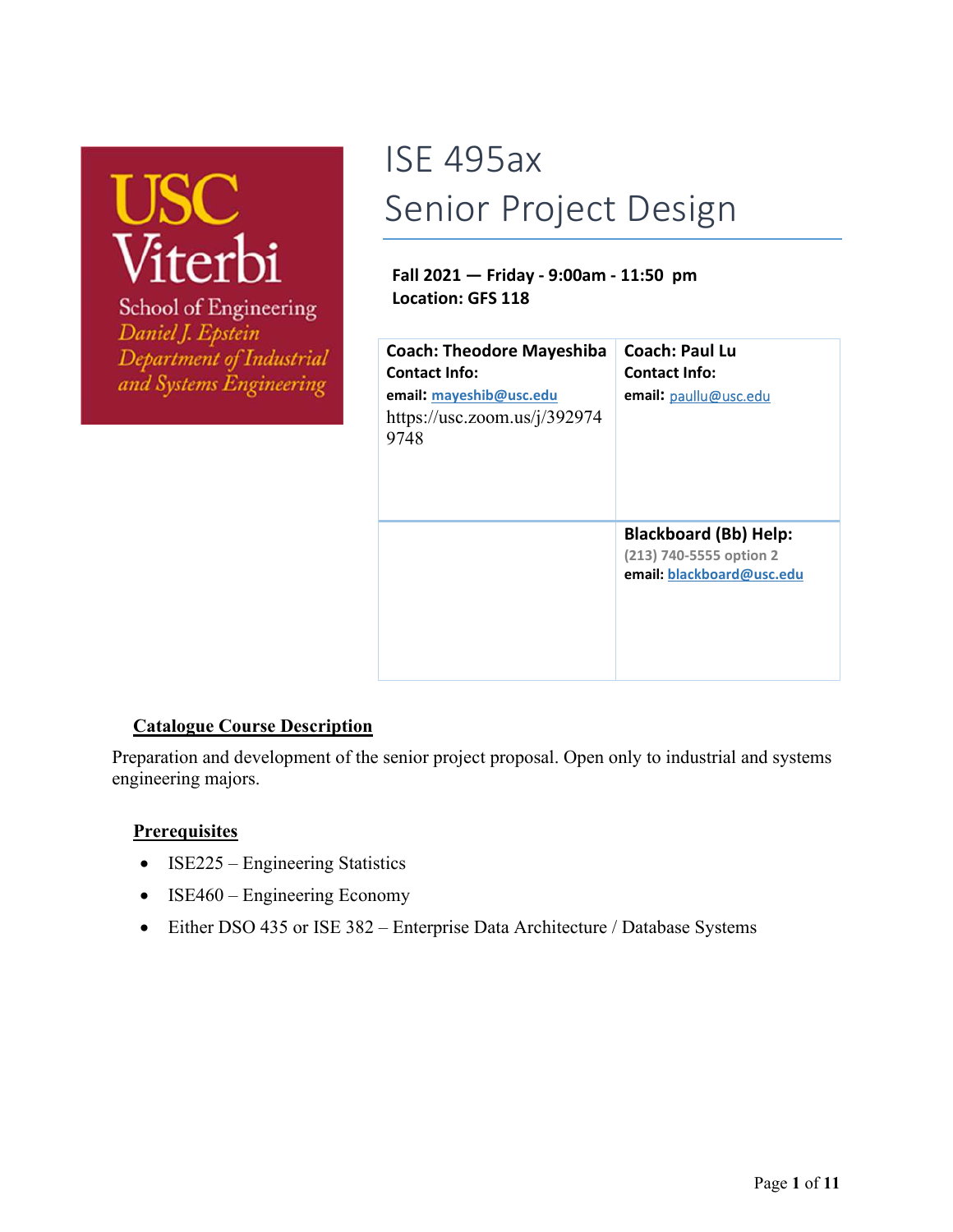### Table of Contents

| <b>CATALOGUE COURSE DESCRIPTION</b>                                                                                                                                                                                                                                                                                                                                                                                                                                                                                                              | 1      |
|--------------------------------------------------------------------------------------------------------------------------------------------------------------------------------------------------------------------------------------------------------------------------------------------------------------------------------------------------------------------------------------------------------------------------------------------------------------------------------------------------------------------------------------------------|--------|
| <b>PREREQUISITES</b>                                                                                                                                                                                                                                                                                                                                                                                                                                                                                                                             | 1      |
| NETIQUETTE POLICIES FOR ZOOM CONFERENCE SOFTWARE                                                                                                                                                                                                                                                                                                                                                                                                                                                                                                 | 3      |
| <b>COMMUNICATIONS POLICIES</b>                                                                                                                                                                                                                                                                                                                                                                                                                                                                                                                   | 3      |
| <b>FORMAT REQUIREMENTS FOR SUBMISSIONS</b>                                                                                                                                                                                                                                                                                                                                                                                                                                                                                                       | 3      |
| <b>COURSE OVERVIEW</b>                                                                                                                                                                                                                                                                                                                                                                                                                                                                                                                           | 4      |
| THE STUDENTS IN ISE 495AX WILL LEARN TO:<br><b>FORMAT OF THE ISE SENIOR PROJECT DESIGN SEQUENCE</b>                                                                                                                                                                                                                                                                                                                                                                                                                                              | 4<br>4 |
| RECOMMENDED PREPARATION:                                                                                                                                                                                                                                                                                                                                                                                                                                                                                                                         | 5      |
| REQUIRED READINGS, SUPPLEMENTARY MATERIALS, AND COURSE<br><b>NOTES</b>                                                                                                                                                                                                                                                                                                                                                                                                                                                                           | 5      |
| <b>GRADING BREAKDOWN</b>                                                                                                                                                                                                                                                                                                                                                                                                                                                                                                                         | 6      |
| SCHEDULE                                                                                                                                                                                                                                                                                                                                                                                                                                                                                                                                         | 7      |
| ADDITIONAL INFORMATION THE PROVOST WANTS US TO PROVIDE TO<br>ΥΟU                                                                                                                                                                                                                                                                                                                                                                                                                                                                                 | 9      |
| <b>ACADEMIC CONDUCT</b>                                                                                                                                                                                                                                                                                                                                                                                                                                                                                                                          | 9      |
| <b>SUPPORT SYSTEMS</b><br>COUNSELING AND MENTAL HEALTH - (213) 740-9355 - 24/7 ON CALL<br>9<br>NATIONAL SUICIDE PREVENTION LIFELINE - 1 (800) 273-8255<br>9<br>RELATIONSHIP AND SEXUAL VIOLENCE PREVENTION SERVICES (RSVP) - (213) 740-4900 - 24/7 ON CALL<br>OFFICE OF EQUITY AND DIVERSITY (OED) - (213) 740-5086   TITLE IX - (213) 821-8298 9<br>THE OFFICE OF DISABILITY SERVICES AND PROGRAMS<br>9<br>USC CAMPUS SUPPORT AND INTERVENTION - (213) 821-4710<br>9<br>USC EMERGENCY - UPC: (213) 740-4321, HSC: (323) 442-1000 - 24/7 ON CALL | 9      |
| USC DEPARTMENT OF PUBLIC SAFETY - UPC: (213) 740-6000, HSC: (323) 442-120 - 24/7 ON CALL                                                                                                                                                                                                                                                                                                                                                                                                                                                         |        |
| GUIDELINES FOR PREPARING PROGRESS UPDATE REPORT (PUR,) - COPY<br>TO CLIENT(S), COACH                                                                                                                                                                                                                                                                                                                                                                                                                                                             | 10     |
| GUIDELINES FOR PREPARING PRELIMINARY DESIGN REVIEW<br>(PDR)PRESENTATIONS                                                                                                                                                                                                                                                                                                                                                                                                                                                                         | 11     |
| <b>PDR READINESS REVIEW - COACH</b>                                                                                                                                                                                                                                                                                                                                                                                                                                                                                                              | 11     |
| PDR DRESS REHEARSAL PRESENTATION - COACHES                                                                                                                                                                                                                                                                                                                                                                                                                                                                                                       | 11     |
| <b>SPONSOR EVALUATION</b>                                                                                                                                                                                                                                                                                                                                                                                                                                                                                                                        | 11     |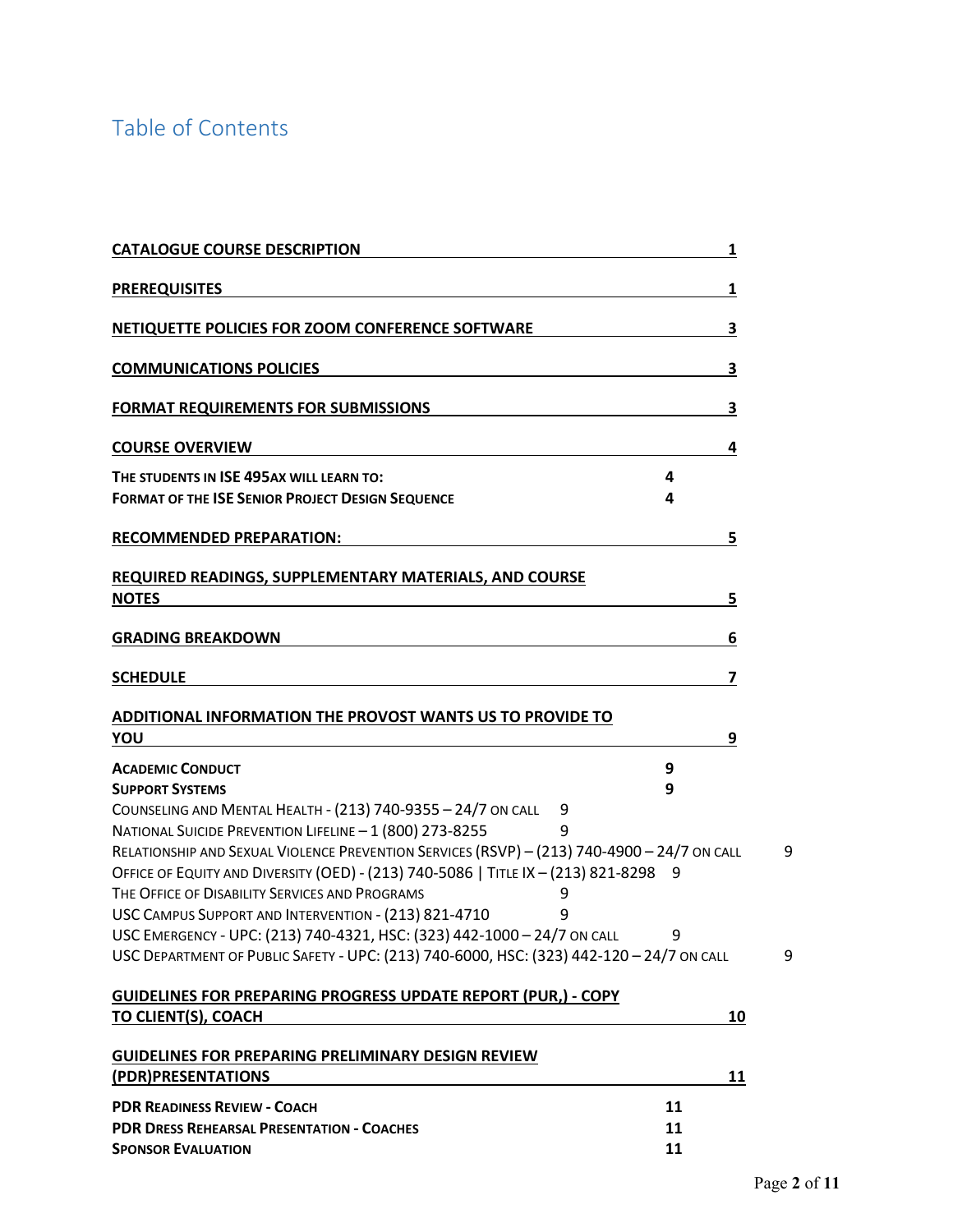#### **Netiquette Policies For Zoom Conference Software**

- Be respectful and considerate towards each other. Pay attention to the cultural and background differences.
- While in Zoom sessions please show your complete first name and last name, as in the roster.
- While in Zoom sessions please have your VIDEO ON. It assists in building a sense of community. However, if Internet signal issues preclude you from having a reasonable audio, you may wish to "split" your signal by connecting with both your phone (for audio) and computer (for video)
- While in Zoom sessions be respectful to the LEARNING ENVIRONMENT such as: be attentive, have proper background, follow business casual norms, and be in a stationary location (not driving). Please reduce distractions for others.

#### **Communications Policies**

- Please include course number (ISE495a) and project name in subject line of emails to Coaches.
- Please use (required) your USC email account when contacting the client or Coaches.

#### **Format Requirements for Submissions**

- Presentations: MS Power Point (\*.pptx)
- Documents: PDF
- Project Schedules: PDF
- At a minimum, students are expected to be able to:
	- o prepare professional papers and presentations in the English language using proper citation;
	- o use multimedia in **MS PowerPoint** with embedded audio and/or video that begins automatically with the beginning of a presentation (Please test this. Points will be deducted if embedded media do not operate properly);
	- o prepare and present a Preliminary Design Review (PDR, See Guidelines for preparing for PDR);
	- o access a computer with a web camera and microphone, preferably with a headset with microphone and headphone;
	- o be proficient with the use of the BlackBoard system (NO work will be accepted by email unless previous arrangements have been made); and
	- o convert report files to PDF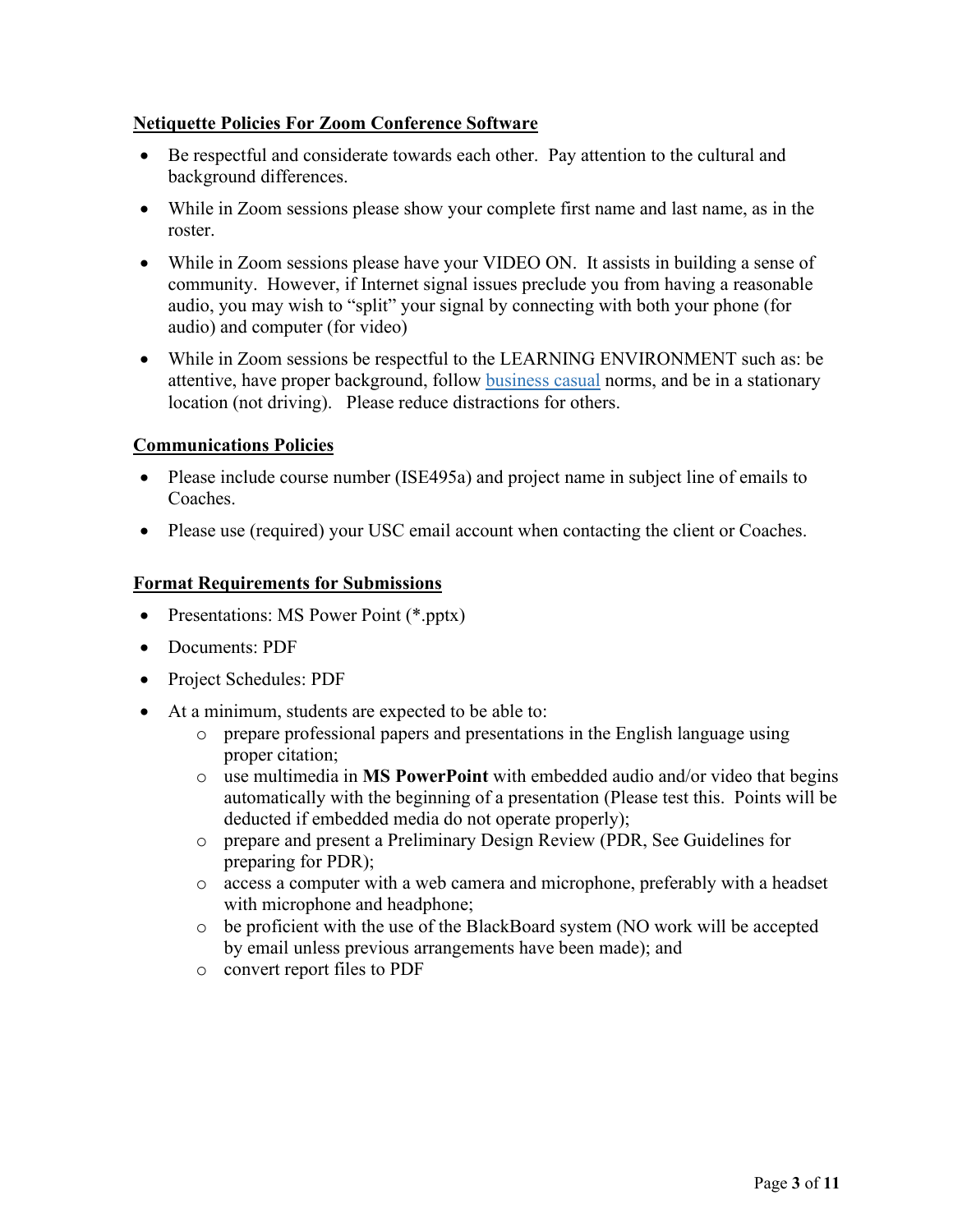#### **Course Overview**

This course will prepare students for engineering practice through a major design experience based on the knowledge and skills acquired in earlier course work and incorporating appropriate engineering standards and multiple realistic constraints. This activity includes:

- Preparation and development of the senior project proposal.
- Identification and definition of appropriate engineering standards.
- Identification of constraints that will help define and bound the project proposal.

USC's first priority is the education of our students. Our goal includes graduating engineers capable of serving the public good, reaffirming their commitment to core academic principles and equipping our graduates to face contemporary global challenges.

This course serves as the experiential capstone in USC's undergraduate ISE curriculum. Students apply their classroom knowledge to a real project in a real ISE work setting, e.g., on the manufacturing floor, in a healthcare clinical setting, at logistics distribution facilities, etc.

#### *The students in ISE 495ax will learn to:*

- handle difficulties associated with defining and organizing a realistic problem statement;
- manage impediments in obtaining information and approval;
- present and sell ideas to higher-level management;
- convert a project's worth into financial indicators;
- understand the importance of continuous exchange between engineers, management and employees in solving an existing problem, given a set of constraints;
- gain experience in the organization and management of a technical project that includes application of industrial engineering tools and methods, time and cost estimates, communication techniques, and project monitoring and follow-up;
- navigate the politics of a company and how it impacts a team's progress;
- meet aggressive deadlines with a multidisciplinary team effort;
- improve project-based presentation skills, both in-class and in company settings;
- establish contacts with local industry;
- recognize the need for application of industrial engineering principles and their corresponding value to an organization; and
- describe opportunities for applying industrial engineering principles to the client's future work assignments.

#### *Format of the ISE Senior Project Design Sequence*

The **ISE 495ax,bx** sequence consists of three parts, specification of a Preliminary Design confirming the current state of a client problem. A **P**reliminary **D**esign **R**eview (PDR), includes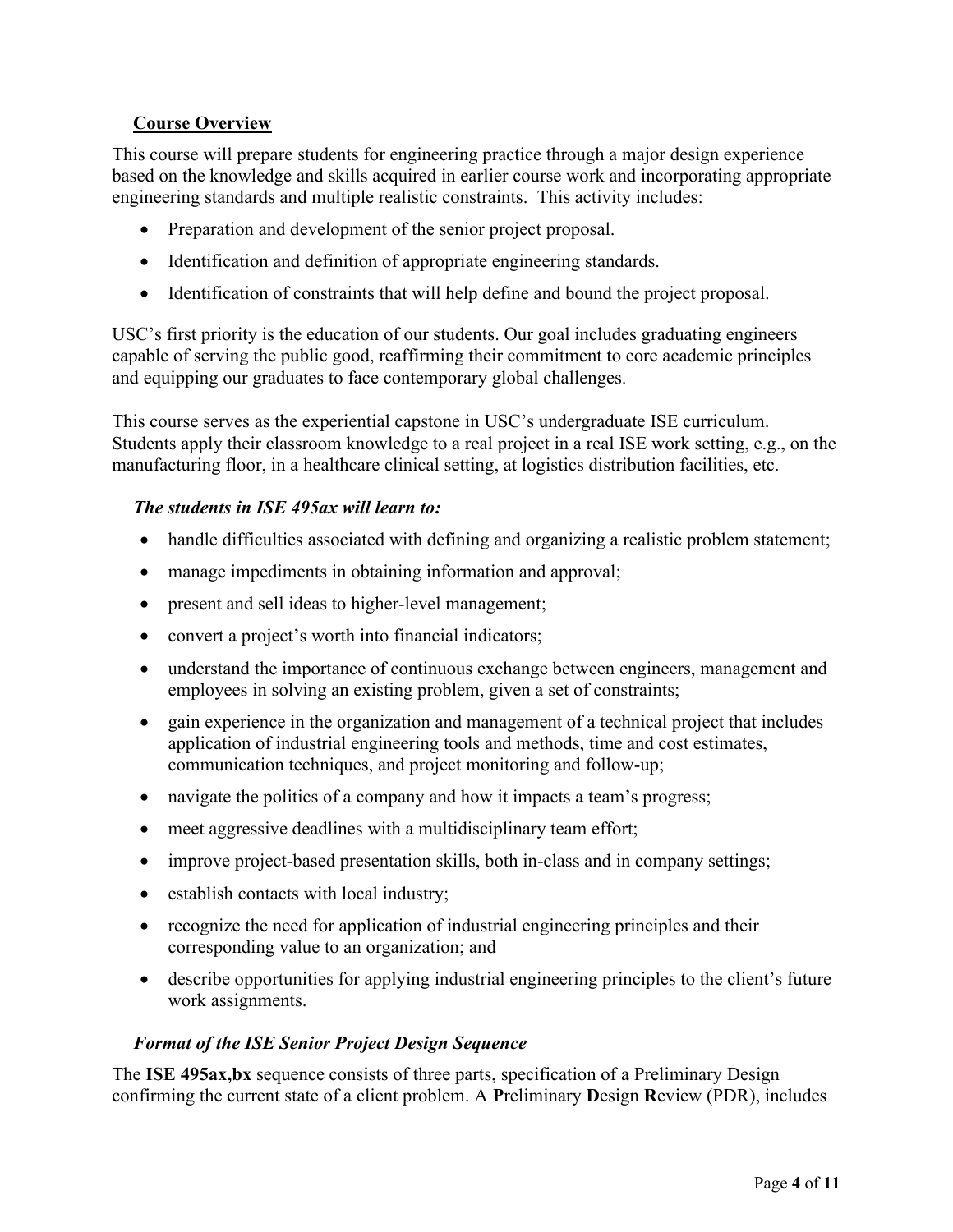an assessment and comparison of relevant alternatives. The PDR links the projects mission in terms of measurable outcomes, requirements, and verification and validation steps consistent with the requirements. Upon approval of the client and Coaches, the specification of a Countermeasure to the problem is constructed and presented in the **C**ritical **D**esign **R**eview (CDR). Building upon the specifics of the Preliminary Design, accounting for the constraints of the client's site and organization, a proposal evaluating alternatives is presented showing a recommended detailed Countermeasure. Upon approval Critical Design by the faculty coaches and Client, execution of the project begins. The PDR and CDR activities involve both documents and presentations. The execution of the project element includes both a presentation and a final report. PDR activities take place in **ISE 495ax**. Project execution takes place in **ISE 495bx**, and CDR activities span the two semesters. See the Appendix below the Blackboard *Content* section for templates and guidance concerning PDR and CDR organization and content.

Students are organized into teams and each team is assigned to solve a representative industrial and systems engineering problem for a client, typically a local firm, nonprofit entity, or public agency. Any number of different manufacturing, service, or business enterprises in any sector might be a source of projects. The team spends an academic year defining the problem and approach and executing their approach to the problem. This is a project activity. The faculty delivering the course act as coaches, offering feedback at specific milestones in the process, and meeting regularly with individual teams to discuss activities, progress, and options; and to offer advice. These meetings are typically weekly and may be scheduled for standing lecture periods or for times feasible for the coaches and teams. At least two coaches will normally be present for each PDR and CDR presentation by the various teams.

Students completing **ISE 495ax** receive a grade of IP (In Progress) at the conclusion of the semester. A letter grade is assigned for both **ISE 495ax** and **495bx** at the conclusion of the second semester in the sequence. Students who complete **ISE 495ax** but do not continue in **ISE 495bx** the following semester receive a grade of NC (No Credit) in **ISE 495ax**. A grade of NC has no impact on a student's GPA, but no credit is earned for the course.

#### **Recommended Preparation:**

- Many projects require a formal statistical analysis as outlined in ISE 225: *Montgomery, Runger, and Hubele*, **Engineering Statistics**, 5th Ed., John Wiley and Sons, New York, NY (2011), ISBN 0-47-063147-3.
- Many projects require an analysis as outlined in ISE460: *Park*, *Chan S.,* **Contemporary Engineering Economics**, 5th Ed., Prentice Hall, (2011), ISBN 0-13-611848-8.

#### **Required Readings, Supplementary Materials, and Course Notes**

Product Development for Technical and Non-Technical Managers and Practitioners, 1<sup>st</sup> Ed., Lu, P. Kendall Hunt (2021), ISBN: 978-1-7924-7707-2.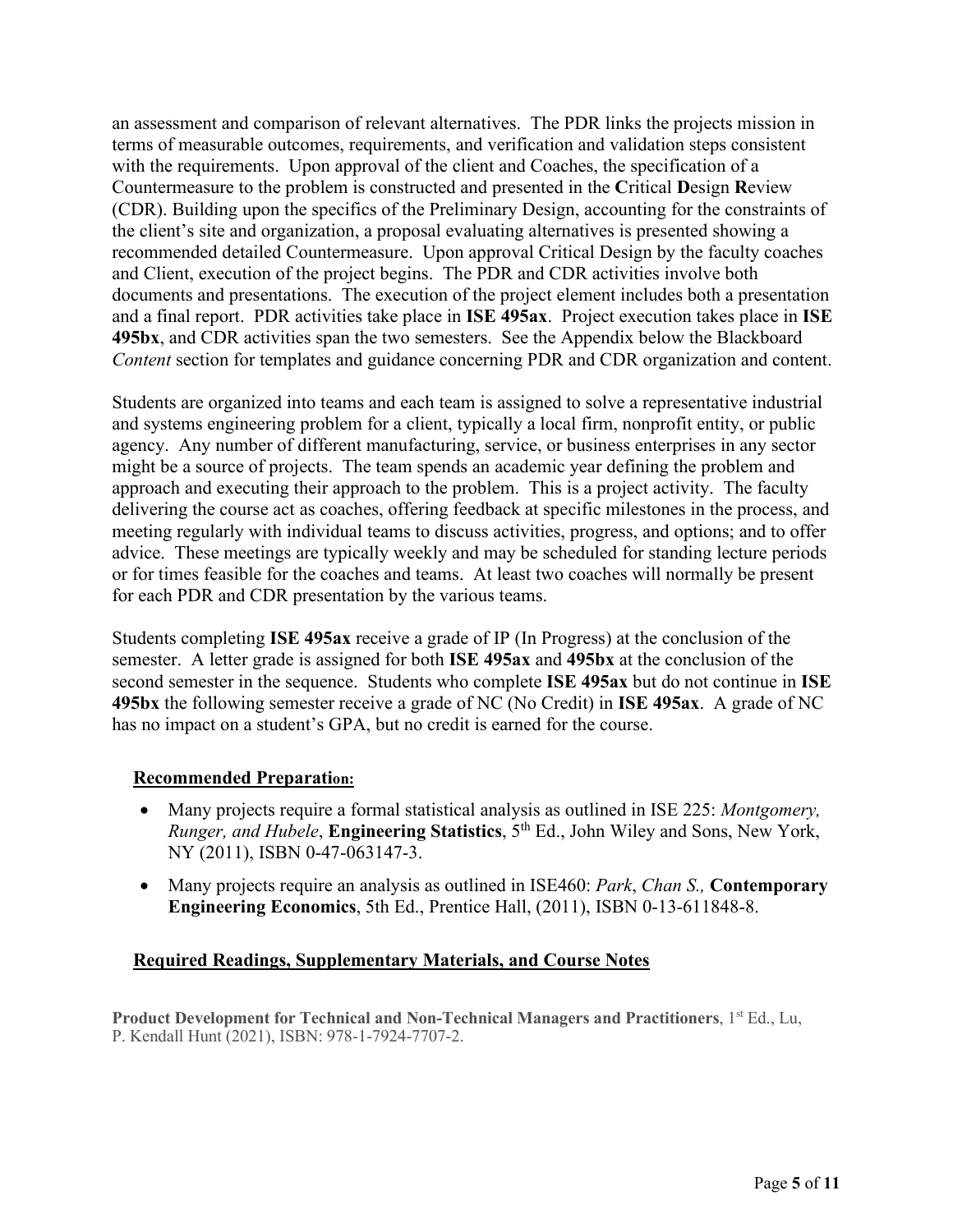ISE 495ax is Web-Enhanced with high reliance on Blackboard. Readings and supplementary materials will be posted to Blackboard as needed, accompanied by a posting on Announcements. All assignments will be submitted via Blackboard. No assignments will be accepted by email or paper unless arrangements have been made in advance. Copies of lecture slides and other class information will be posted on Blackboard. Supplementary materials and other reference guidance will be posted to Blackboard under *Content*.

#### **Grading Breakdown**

| <b>Course Component</b>                                                                                                                                                                                                                     | Weight |
|---------------------------------------------------------------------------------------------------------------------------------------------------------------------------------------------------------------------------------------------|--------|
| Progress update reports (4) emailed to clients and coaches                                                                                                                                                                                  | 20%    |
| Preliminary Design Review (PDR Presentation)<br>Introductory Meeting with Client (5%)<br>$\bullet$<br>Readiness Review with Coach (5%)<br>$\bullet$<br>Dress rehearsal with Coaches (15%)<br>Presentation (15%)<br>Paper (10%)<br>$\bullet$ | 50%    |
| Instructors' Evaluation (Individual)<br>Quality of peer evaluations you provide (4%)<br>Interim feedback from the sponsor (15%)<br>$\bullet$<br>Quality of your interaction with other team members<br>Participation                        | 30%    |
| Total                                                                                                                                                                                                                                       | 100%   |

Punctuality is considered in the evaluation of performance. This relates to meetings of your team, punctual class attendance, and scheduled meetings with the instructor(s). Absence or extreme tardiness of a chronic nature will be noted and result in a lower Instructors Evaluation grade.

There are no extra credit assignments or makeup assignments for missed or late work. A score of "0" will be assigned.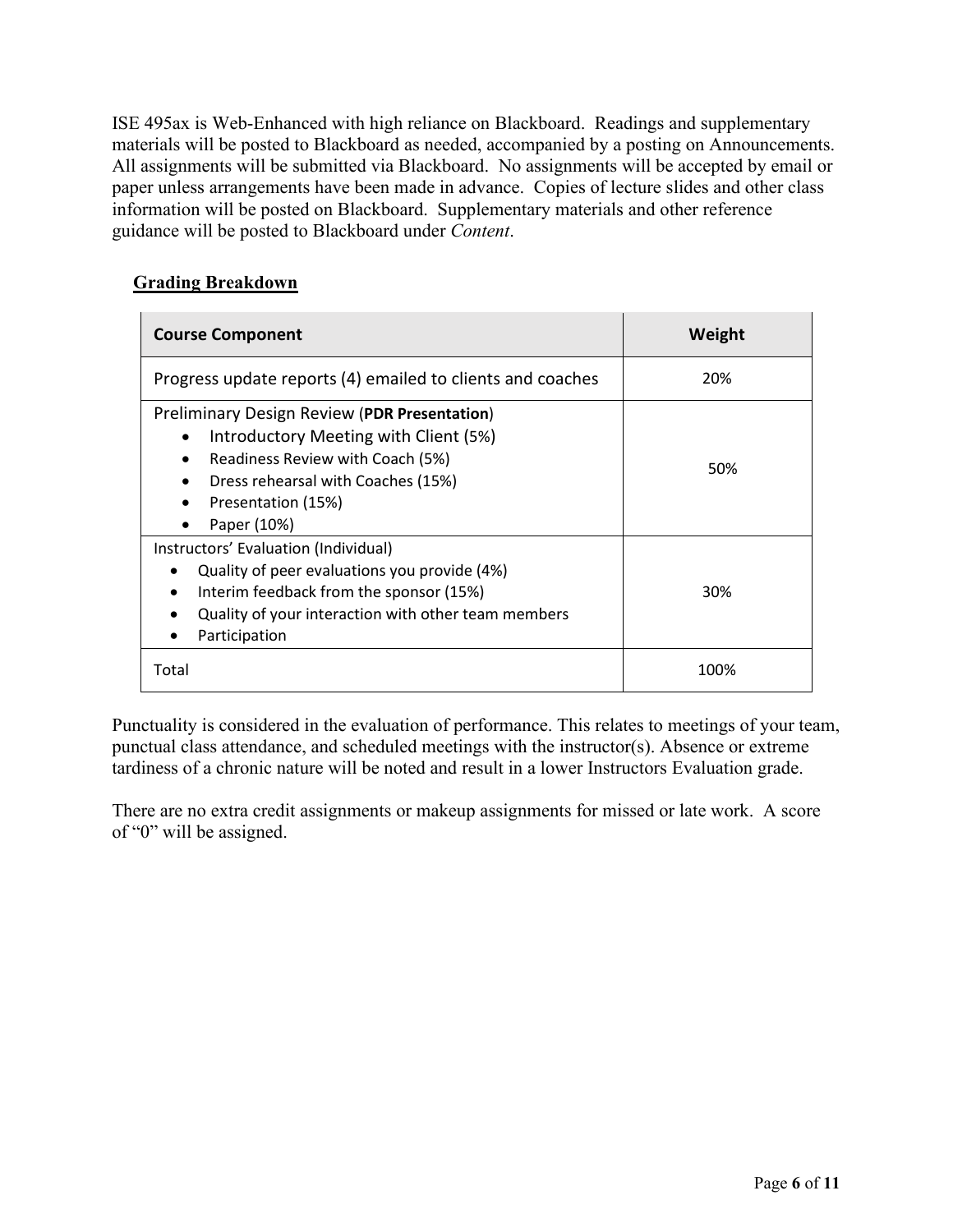#### **Schedule**

The Calendar is **approximate** and **subject to change**, especially this year. The teams and clients are working in an uncertain environment. This is a living document and will be modified as needed based on the course requirements. Presentations are to be coordinated and scheduled with your coach.

**Note:** All client deliverables must receive customer approval prior to proceeding to the next phase.

| Week           | Friday | In Class                               | Activity                                                                                | Deliverable                                                                                                                                                                                         |
|----------------|--------|----------------------------------------|-----------------------------------------------------------------------------------------|-----------------------------------------------------------------------------------------------------------------------------------------------------------------------------------------------------|
| $\mathbf{1}$   | 8/27   | Intro Meeting                          | Read Step 1                                                                             | Form Teams and assign client                                                                                                                                                                        |
| $\overline{2}$ | 9/3    | Case:<br>Step One<br>(Team 1)          | Read Step 2                                                                             | Prepare for initial client meeting:<br>Contact customer to set up meeting.<br>(use 5Ws and 1H, 3Fs, and requirements<br>gathering templates)                                                        |
| 3              | 9/10   | Case:<br>Step Two<br>(Team 2)          | Introductory meeting<br>between Teams and<br>Clients<br>Read Step 3                     | <b>Customer Requirements: use</b><br>1.<br>requirements templates to client for<br>approval<br>Initial Design Concepts: consider<br>2.<br>methods to show initial design to client<br>for approval. |
| 4              | 9/17   | Case:<br><b>Step Three</b><br>(Team 3) | <b>Prepare Specifications</b><br>Start working on PDR<br>Read Step 4: PDR (pp35-<br>80) | <b>Initial Specifications: Submit</b><br>1.<br>preliminary spec worksheet to client for<br>approval<br>Peer Evaluation<br>2.                                                                        |
| 5              | 9/24   |                                        | PDR: Refer to Steps 6 to<br>10 for supporting details                                   | PUR 1: customer requirements,<br>1.<br>initial design & specification summary to<br>clients / coaches<br>Requirements Hierarchy (use<br>2.<br>template as a guide) to client for<br>approval        |
| 6              | 10/1   |                                        | <b>PDR Readiness Review</b><br>with coach                                               | Meet Coach: Status of PDR                                                                                                                                                                           |
| 7              | 10/8   | Case:<br>Step Four<br>(Team 4)         | PUR <sub>2</sub>                                                                        | PUR <sub>2</sub><br>1.<br>2.<br>Meet Coach: PDR Readiness Review                                                                                                                                    |
| 8              | 10/15  | <b>RECESS</b><br>(10/14, 15)           | By 10/13 - PDR Dress<br>Rehearsal                                                       | 1.<br>Upon approval, team to request<br>PDR presentation with client -<br>Incorporate Templates as appropriate<br><b>Peer Evaluation</b><br>2.                                                      |
| 9              | 10/22  |                                        | Prepare Final PDR -<br>Read Step 4: Exiting PDR<br>(p80-p89)                            |                                                                                                                                                                                                     |

Copy coaches on all communications to the client.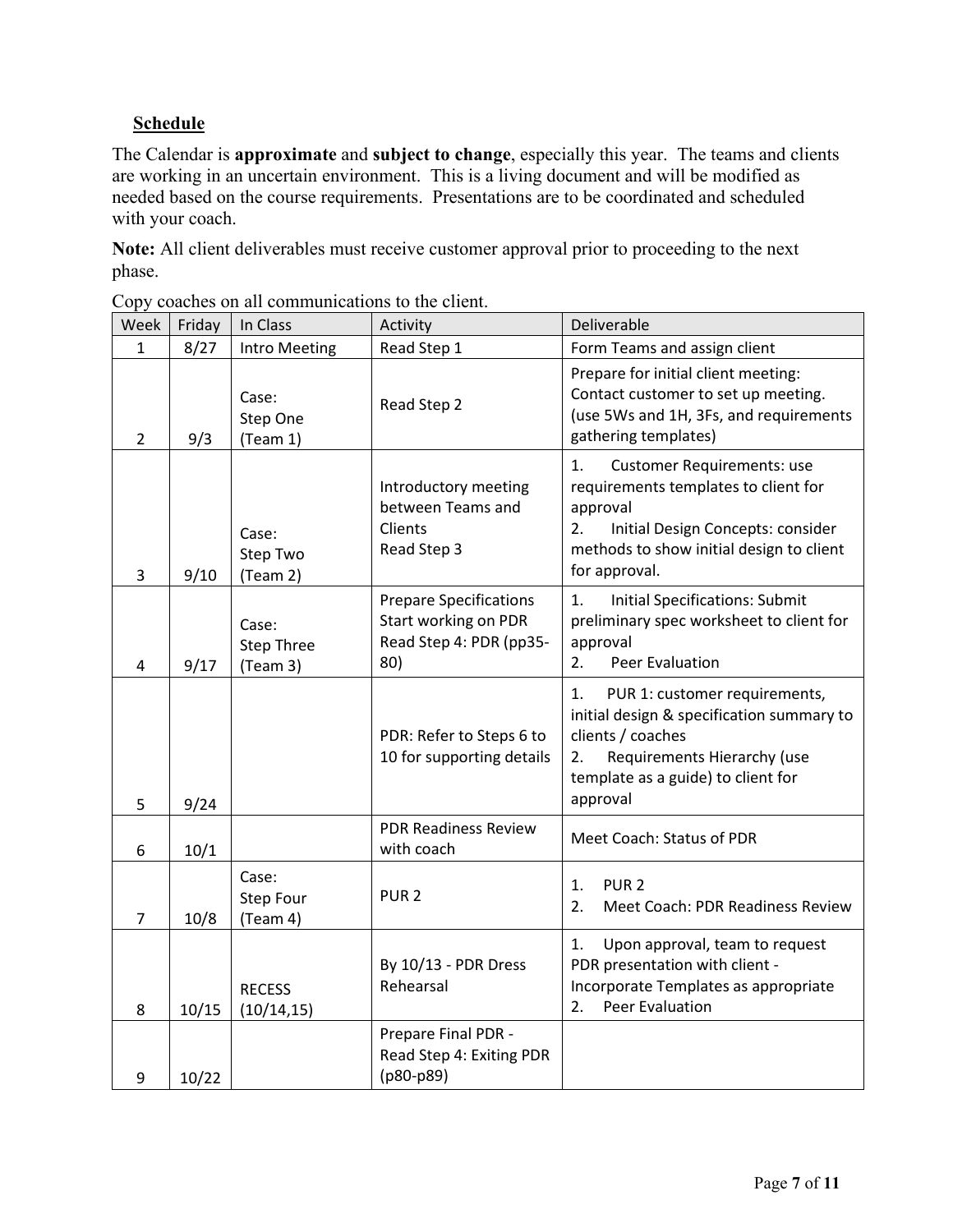| 10            | 10/29 |                                       | <b>PDR Presentation with</b><br>Client<br>Read Step 4: From PDR<br>to CDR (p89-93) | Presentation to Client<br>$\mathbf{1}$ .<br>2.<br>Approval of PDR; Note / resolve<br>exceptions                       |
|---------------|-------|---------------------------------------|------------------------------------------------------------------------------------|-----------------------------------------------------------------------------------------------------------------------|
| 11            | 11/5  |                                       | PUR <sub>3</sub>                                                                   | PUR <sub>3</sub><br>$\mathbf{1}$ .<br>2.<br>Complete PDR Exit: Client approval                                        |
| 12            | 11/12 |                                       | Read Step 5                                                                        | Prepare CDR - Update templates<br>1.<br>and logs in preparation of CDR Launch<br>(Due 11/23)<br>Peer Evaluation<br>2. |
| 13            | 11/19 | Case:<br><b>Step Five</b><br>(Team 5) | PUR 4 (Due 11/23)                                                                  | PUR 4 (Due 11/23)                                                                                                     |
| 14            | 11/26 |                                       | Thanksgiving Holiday                                                               |                                                                                                                       |
| 15            | 12/3  |                                       |                                                                                    | Meet Coach: CDR Launch Review<br>1.<br>2.<br>Transition to CDR Plan to Client                                         |
| <b>Finals</b> | 12/10 |                                       |                                                                                    |                                                                                                                       |

- You must submit a completed and approved PDR to receive an IP (In Progress) grade for **ISE 495ax**. If circumstances beyond the team's control emerging after the 12<sup>th</sup> week of class, preclude this outcome, a grade of IN (Incomplete) will normally be issued, to be cleared as soon as possible during the next academic semester. Incomplete grades can usually be avoided.
- You must submit a completed and approved CDR to receive a passing grade for **ISE 495ax** and **bx**, i.e., to be able to present the course toward your degree. We expect you all intend to do better than this.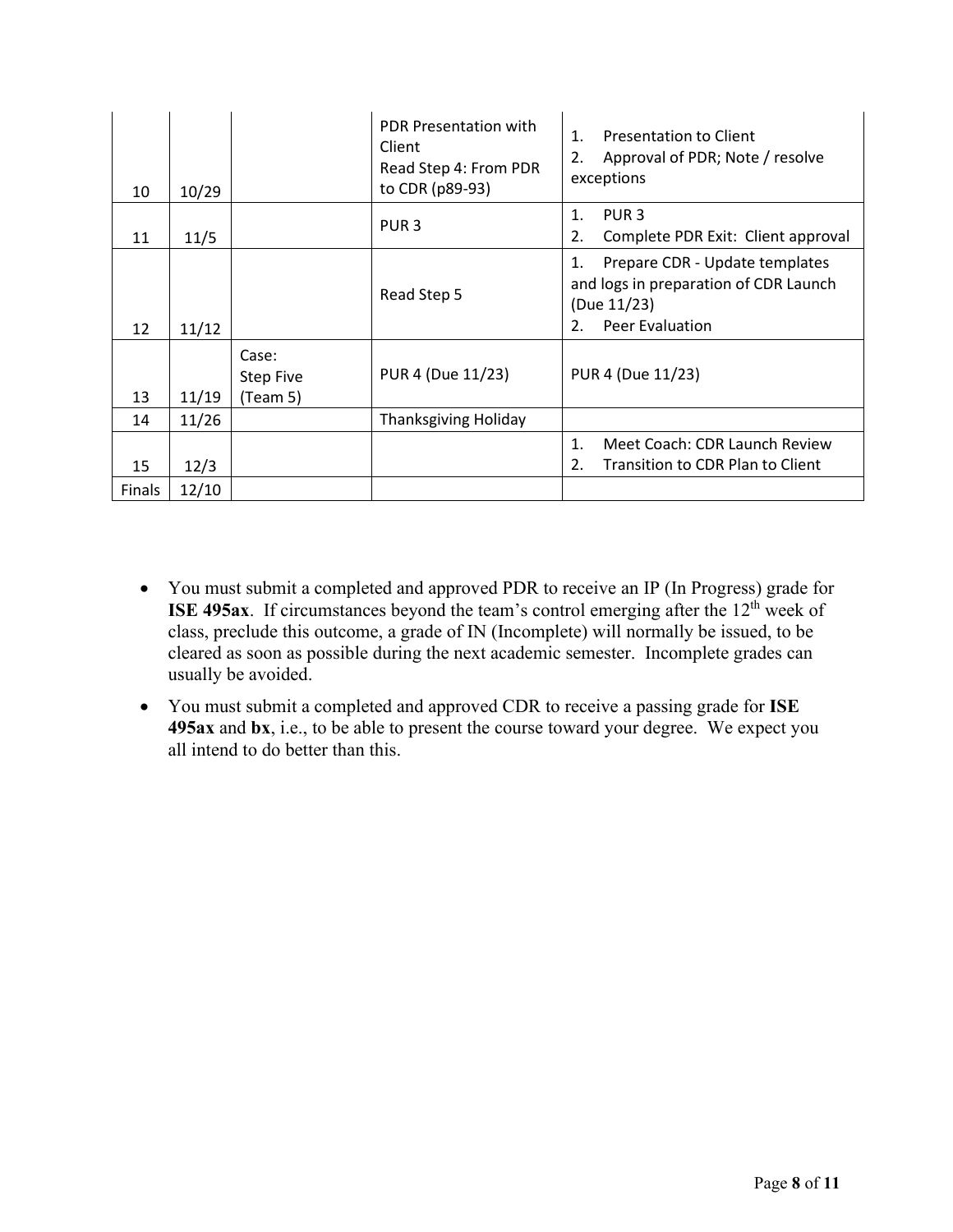#### **Additional Information the Provost Wants Us to Provide to You**

#### *Academic Conduct*

Plagiarism – presenting someone else's ideas as your own, either verbatim or recast in your own words – is a serious academic offense with serious consequences. Please familiarize yourself with the discussion of plagiarism in *SCampus* in Part B, Section 11, "Behavior Violating University Standards," policy.usc.edu/scampus-part-b. Other forms of academic dishonesty are equally unacceptable. See additional information in *SCampus* and university policies on scientific misconduct, http://policy.usc.edu/scientific-misconduct.

The Viterbi School of Engineering adheres to the University of Southern California's policies and procedures governing academic integrity as described in *SCampus*. Students are expected to be aware of and to observe the academic integrity standards described there, and should expect those standards to be enforced in PPD 570, because they will be.

#### *Support Systems*

Counseling and Mental Health - (213) 740-9355 – 24/7 on call

Free and confidential mental health treatment for students, including short-term psychotherapy, group counseling, stress fitness workshops, and crisis intervention, studenthealth.usc.edu/counseling.

#### *National Suicide Prevention Lifeline – 1 (800) 273-8255*

Provides free and confidential emotional support to people in suicidal crisis or emotional distress 24 hours a day, 7 days a week, suicidepreventionlifeline.org.

*Relationship and Sexual Violence Prevention Services (RSVP) – (213) 740-4900 – 24/7 on call*  Free and confidential therapy services, workshops, and training for situations related to genderbased harm, studenthealth.usc.edu/sexual-assault.

*Office of Equity and Diversity (OED) - (213) 740-5086 | Title IX – (213) 821-8298*  Information about how to get help or help someone affected by harassment or discrimination, rights of protected classes, reporting options, and additional resources for students, faculty, staff, visitors, and applicants, equity.usc.edu, titleix.usc.edu.

#### *The Office of Disability Services and Programs*

Support and accommodations for students with disabilities. Services include assistance in providing readers/notetakers/interpreters, special accommodations for test taking needs, assistance with architectural barriers, assistive technology, and support for individual needs. dsp.usc.edu.

#### *USC Campus Support and Intervention - (213) 821-4710*

Assists students and families in resolving complex personal, financial, and academic issues adversely affecting their success as a student, campussupport.usc.edu.

#### *USC Emergency - UPC: (213) 740-4321, HSC: (323) 442-1000 – 24/7 on call*

Emergency assistance and avenue to report a crime. Latest updates regarding safety, including ways in which instruction will be continued if an officially declared emergency makes travel to campus infeasible, dps.usc.edu, emergency.usc.edu.

*USC Department of Public Safety - UPC: (213) 740-6000, HSC: (323) 442-120 – 24/7 on call*  Non-emergency assistance or information, dps.usc.edu.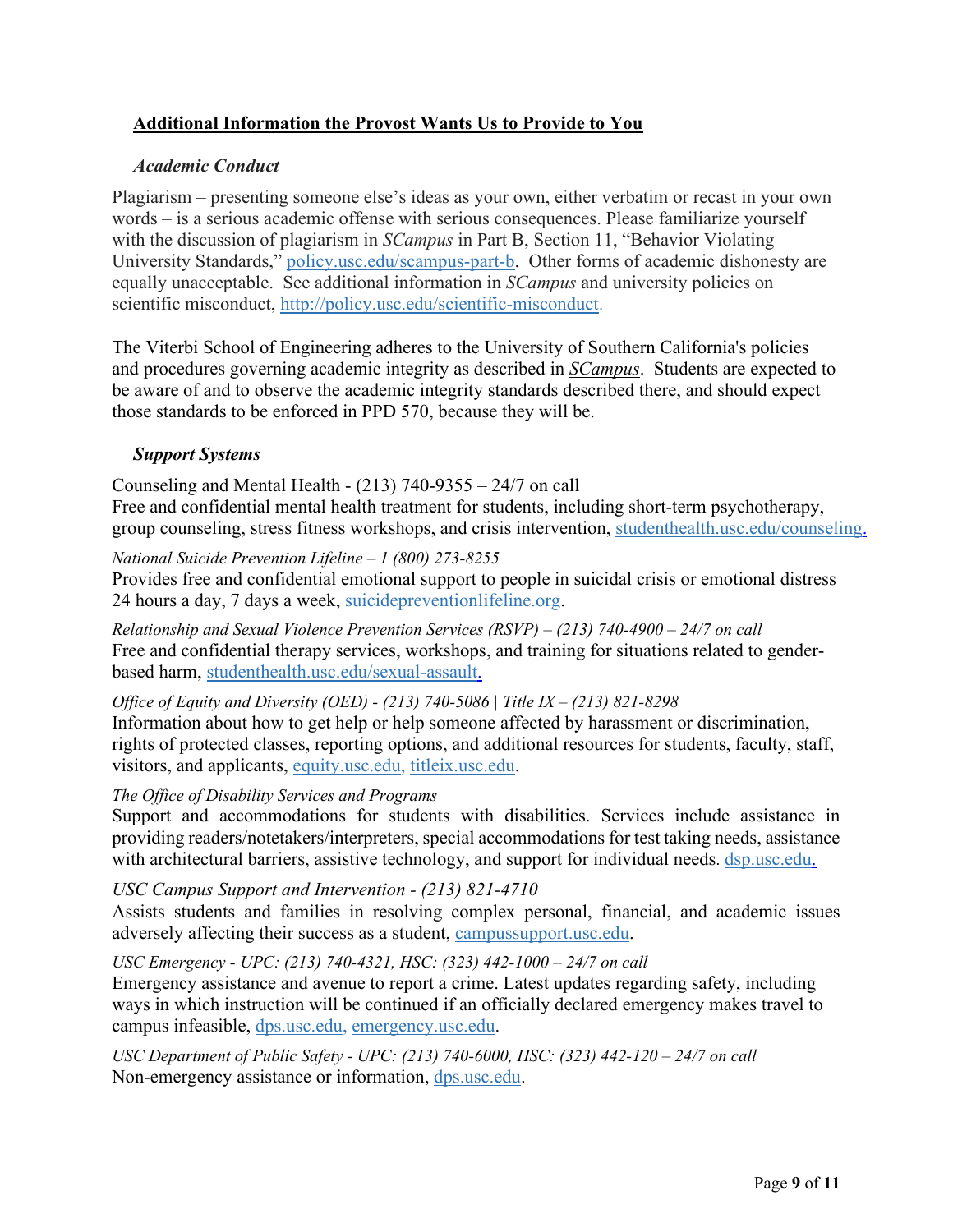## APPENDIX

#### **Guidelines for Preparing Progress Update Report (PUR,) - Copy to Client(s), coach**

Any project is measured upon three main criteria. Scope, budget, schedule. An update report should convey progress in those three areas of standing concern. The client wants to know that what was promised in the Scope document can be accomplished.

Typical progress update reports include the following, but not all items will be in all reports

- 1. Progress toward scope, budget & schedule goals
- 2. Progress toward breaking down of larger goals into smaller ones
- 3. Major accomplishments (milestones) attained as outlined in the submitted schedule
- 4. Issues encountered and requests for client help

#### **Guidelines for Preliminary Design Review Document (PDR, Individually scheduled by team, 2 Coaches to be present)**

Additional details are available on the Blackboard site.

CONTENT (This is to be completed by team members)

- 1. Mission Objective Think in terms of measurability.
- 2. Architectural Design Development Present the chosen architectural design.
- 3. Requirements List requirements that are derived from the mission and those that have originated from the sponsor or other stakeholders.
- 4. Enumeration of Alternatives List a small set of feasible options.
- 5. Concept of Operations Describe how the system will operate comparing "as is" and "future state."
- 6. Validate and Verify Formulate a test plan that focuses on the requirements.
- 7. Interfaces and Interface Control Document (ICD) List the mechanical, electrical, thermal and operational boundaries.
- 8. Mission Environment.
- 9. Technical Resource Budget Tracking Identify and estimate resource budgets if necessary.
- 10. Risk Management Identify risks to safety, performance, and the program; and mitigation steps.
- 11. Configuration Management and Documentation.